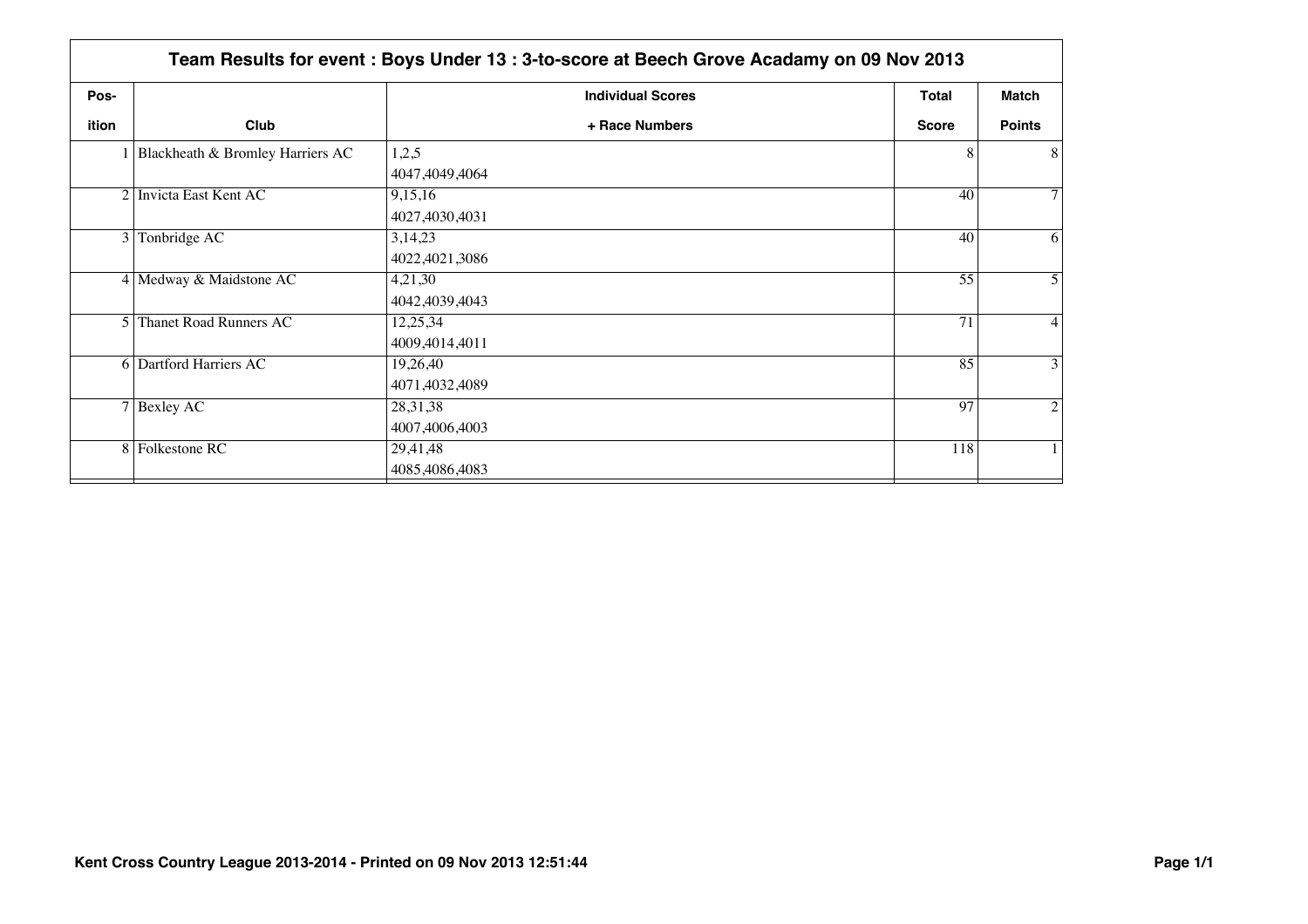|       | Team Results for event : Boys Under 15 : 3-to-score at Beech Grove Acadamy on 09 Nov 2013 |                              |              |                   |  |  |
|-------|-------------------------------------------------------------------------------------------|------------------------------|--------------|-------------------|--|--|
| Pos-  |                                                                                           | <b>Individual Scores</b>     | Total        | Match             |  |  |
| ition | Club                                                                                      | + Race Numbers               | <b>Score</b> | <b>Points</b>     |  |  |
|       | Tonbridge AC                                                                              | 1,2,7<br>3022,3019,3028      | 10           | 5 <sup>1</sup>    |  |  |
|       | 2 Blackheath & Bromley Harriers AC                                                        | 4,5,6<br>3065,3081,3070      | 15           | $\vert 4 \vert$   |  |  |
|       | 3 Medway & Maidstone AC                                                                   | 3,17,18<br>3051,3050,3062    | 38           | $\lvert 3 \rvert$ |  |  |
|       | 4 Beech Grove Academy                                                                     | 12, 13, 15<br>3002,3003,3001 | 40           | $\overline{2}$    |  |  |
|       | 5 Invicta East Kent AC                                                                    | 24,34,40<br>3093,3094,3092   | 98           |                   |  |  |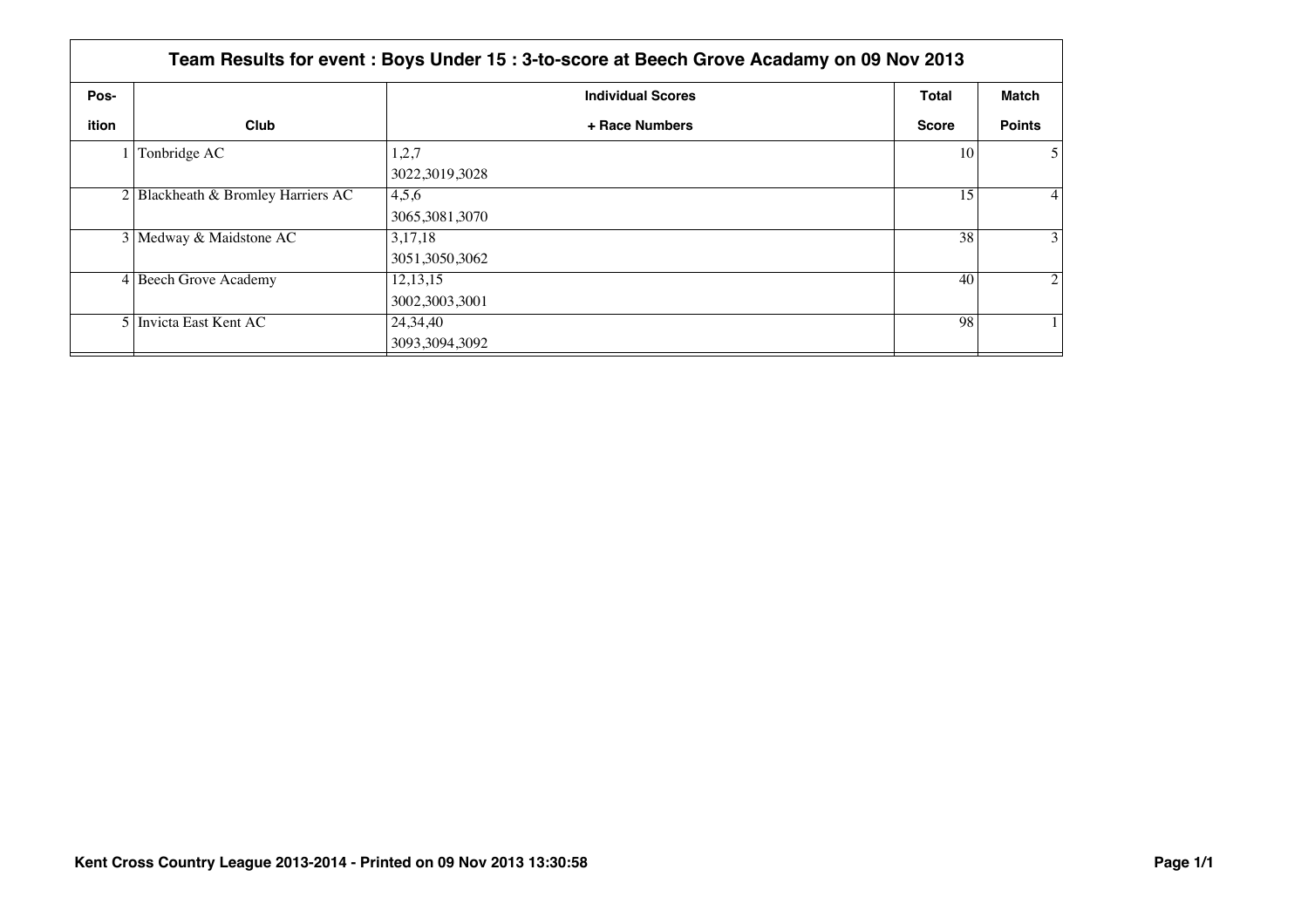|                | Team Results for event: Girls Under 13: 3-to-score at Beech Grove Acadamy on 09 Nov 2013 |                              |              |                 |  |
|----------------|------------------------------------------------------------------------------------------|------------------------------|--------------|-----------------|--|
| Pos-           |                                                                                          | <b>Individual Scores</b>     | <b>Total</b> | Match           |  |
| ition          | Club                                                                                     | + Race Numbers               | <b>Score</b> | <b>Points</b>   |  |
|                | Tonbridge AC                                                                             | 2,3,4<br>9085,9029,9032      | 9            | 7 <sup>1</sup>  |  |
|                | $2 $ Blackheath & Bromley Harriers AC                                                    | 1,6,8<br>9052,9055,9063      | 15           | 6               |  |
|                | 3 Invicta East Kent AC                                                                   | 9,17,18<br>9047,8051,9075    | 44           | 5 <sup>1</sup>  |  |
| 4 <sup>1</sup> | Thanet Road Runners AC                                                                   | 10,23,24<br>9019,9021,9017   | 57           | $\vert 4 \vert$ |  |
|                | $5$ Bexley AC                                                                            | 7,21,29<br>9002,9004,9001    | 57           | 3 <sup>1</sup>  |  |
|                | 6 Medway & Maidstone AC                                                                  | 13, 15, 32<br>9006,9010,9012 | 60           | $\overline{2}$  |  |
|                | 7 Folkestone RC                                                                          | 22,48,49<br>9051,9078,9090   | 119          | 1 <sup>1</sup>  |  |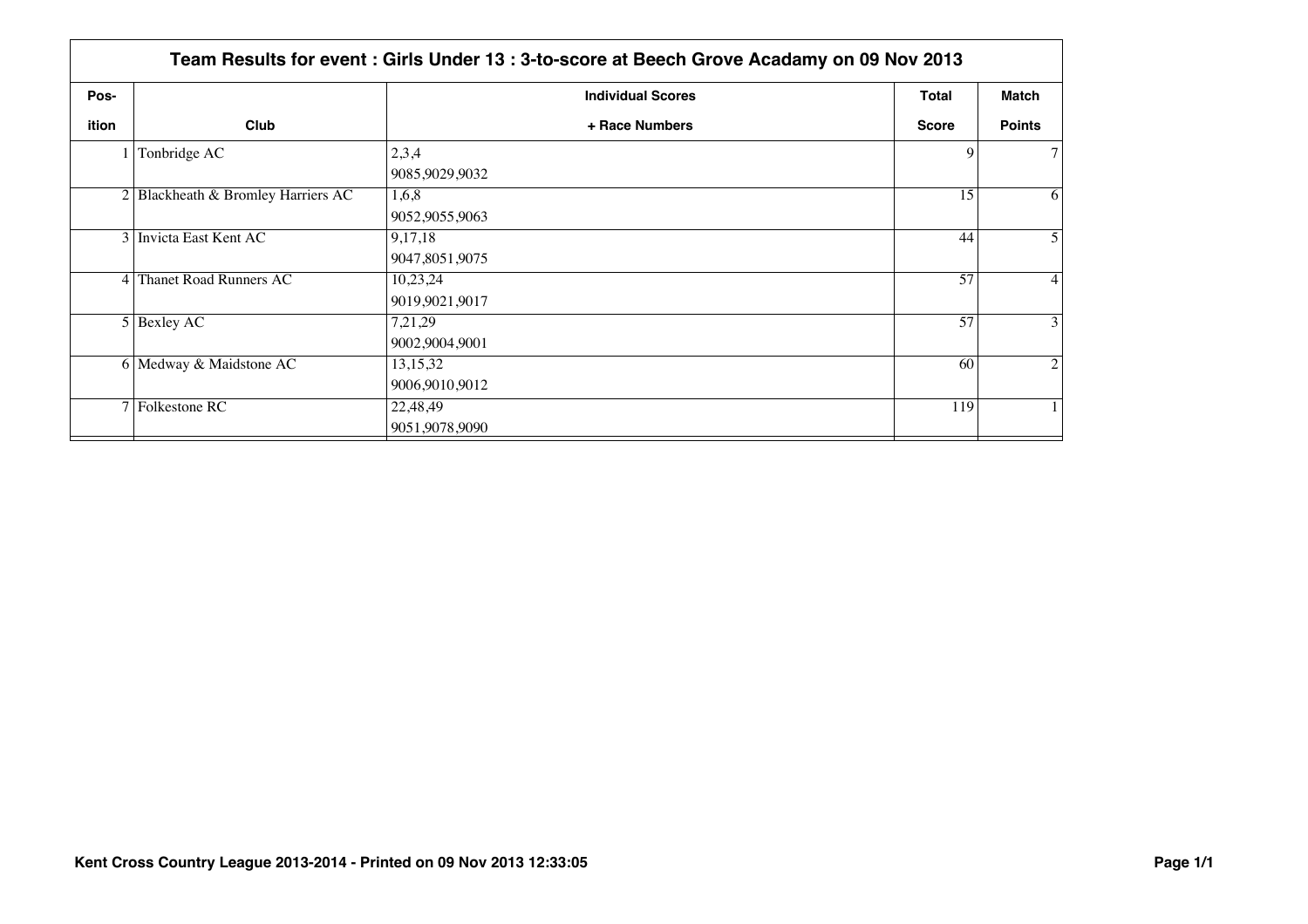|                | Team Results for event: Girls Under 15: 3-to-score at Beech Grove Acadamy on 09 Nov 2013 |                                |              |                 |  |
|----------------|------------------------------------------------------------------------------------------|--------------------------------|--------------|-----------------|--|
| Pos-           |                                                                                          | <b>Individual Scores</b>       | Total        | Match           |  |
| <b>ition</b>   | Club                                                                                     | + Race Numbers                 | <b>Score</b> | <b>Points</b>   |  |
|                | 1 Blackheath & Bromley Harriers AC                                                       | 2,3,4<br>8074,8076,8065        | 9            | 6               |  |
|                | 2 Invicta East Kent AC                                                                   | 7,8,11<br>8048, 8047, 8049     | 26           | 5 <sup>1</sup>  |  |
| $\overline{3}$ | Tonbridge AC                                                                             | 9,10,25<br>8039,8038,8034      | 44           | $\vert 4 \vert$ |  |
|                | 4 Medway & Maidstone AC                                                                  | 12, 13, 22<br>8019,8007,8012   | 47           | 3 <sup>1</sup>  |  |
|                | 5 Dartford Harriers AC                                                                   | 6,23,34<br>8031,8027,8028      | 63           | $\overline{2}$  |  |
| <sup>6</sup>   | <b>Claremont School</b>                                                                  | 18, 20, 33<br>8046, 8045, 8043 | 71           |                 |  |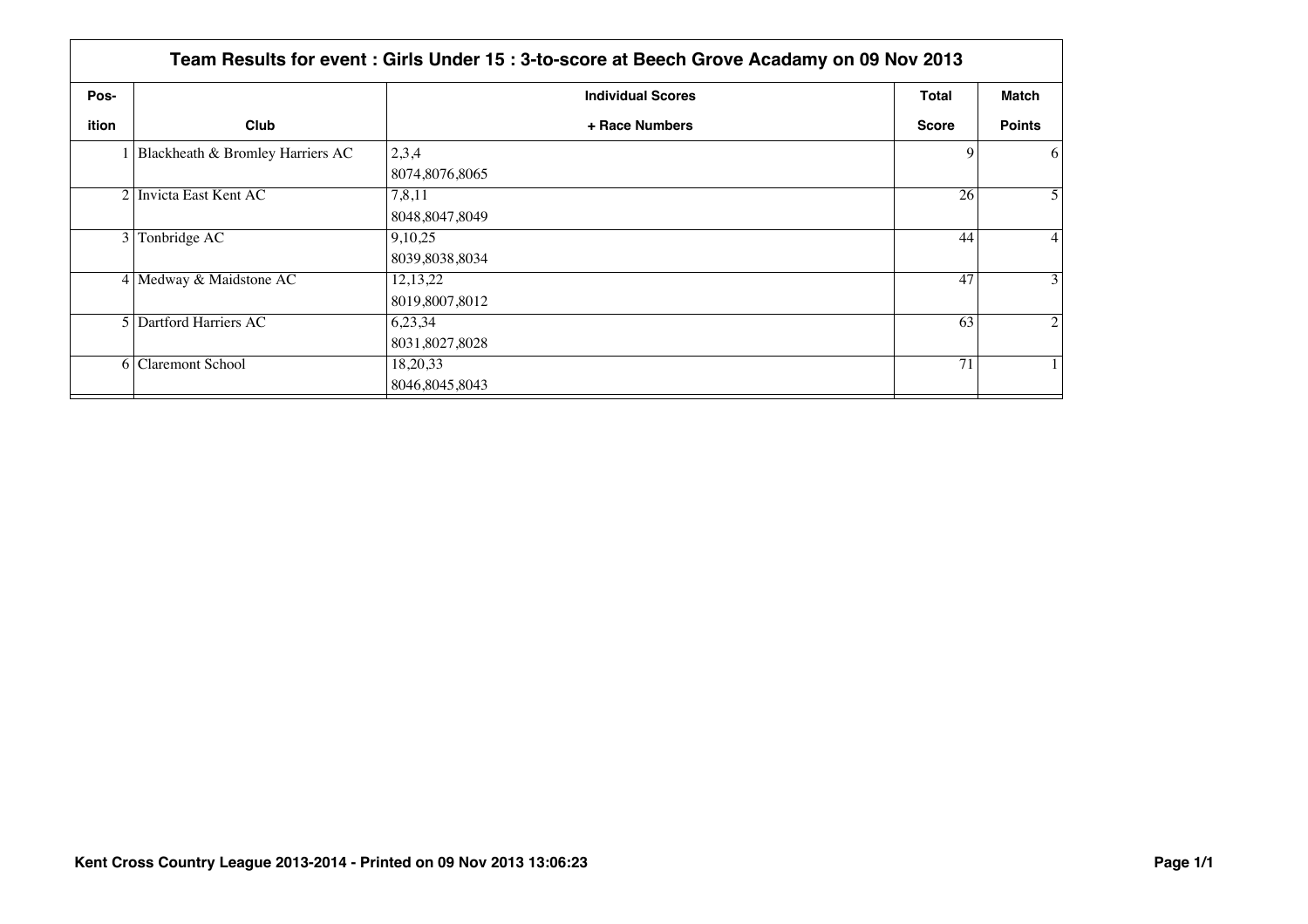|       | Team Results for event : Men Under 17 : 3-to-score at Beech Grove Acadamy on 09 Nov 2013 |                              |              |                   |  |  |
|-------|------------------------------------------------------------------------------------------|------------------------------|--------------|-------------------|--|--|
| Pos-  |                                                                                          | <b>Individual Scores</b>     | Total        | Match             |  |  |
| ition | Club                                                                                     | + Race Numbers               | <b>Score</b> | <b>Points</b>     |  |  |
|       | Tonbridge AC                                                                             | 1,3,4<br>2013, 2012, 2010    | 8            | 5 <sup>1</sup>    |  |  |
|       | 2 Blackheath & Bromley Harriers AC                                                       | 2,5,17<br>2055, 2057, 2053   | 24           | $\vert 4 \vert$   |  |  |
|       | 3 Invicta East Kent AC                                                                   | 6,10,21<br>2026, 2022, 2021  | 37           | $\lvert 3 \rvert$ |  |  |
|       | $4$ Bexley AC                                                                            | 8,12,18<br>2003, 2005, 2006  | 38           | $\overline{2}$    |  |  |
|       | 5 Dartford Harriers AC                                                                   | 20,25,27<br>2031, 2032, 2030 | 72           |                   |  |  |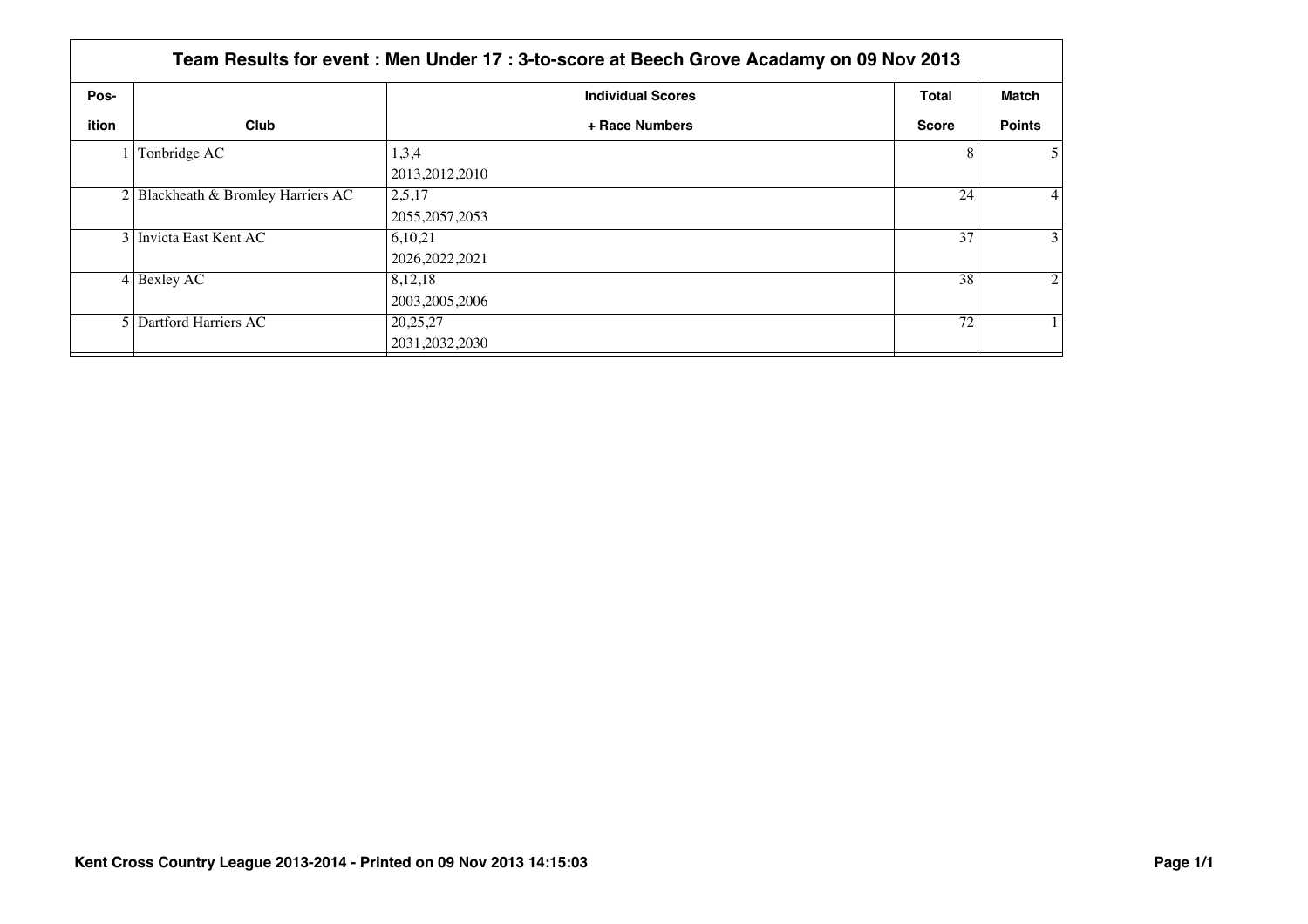| Team Results for event : Men Under 20 : 3-to-score at Beech Grove Acadamy on 09 Nov 2013 |                       |                          |              |               |  |  |
|------------------------------------------------------------------------------------------|-----------------------|--------------------------|--------------|---------------|--|--|
| Pos-                                                                                     |                       | <b>Individual Scores</b> | Total        | Match         |  |  |
| ition                                                                                    | Club                  | + Race Numbers           | <b>Score</b> | <b>Points</b> |  |  |
|                                                                                          | Tonbridge AC          | 1,3,4                    |              | $\mathcal{D}$ |  |  |
|                                                                                          |                       | 1017, 1014, 1023         |              |               |  |  |
|                                                                                          | 2 Beech Grove Academy | 7,10,14                  | 31           |               |  |  |
|                                                                                          |                       | 1001,1002,1051           |              |               |  |  |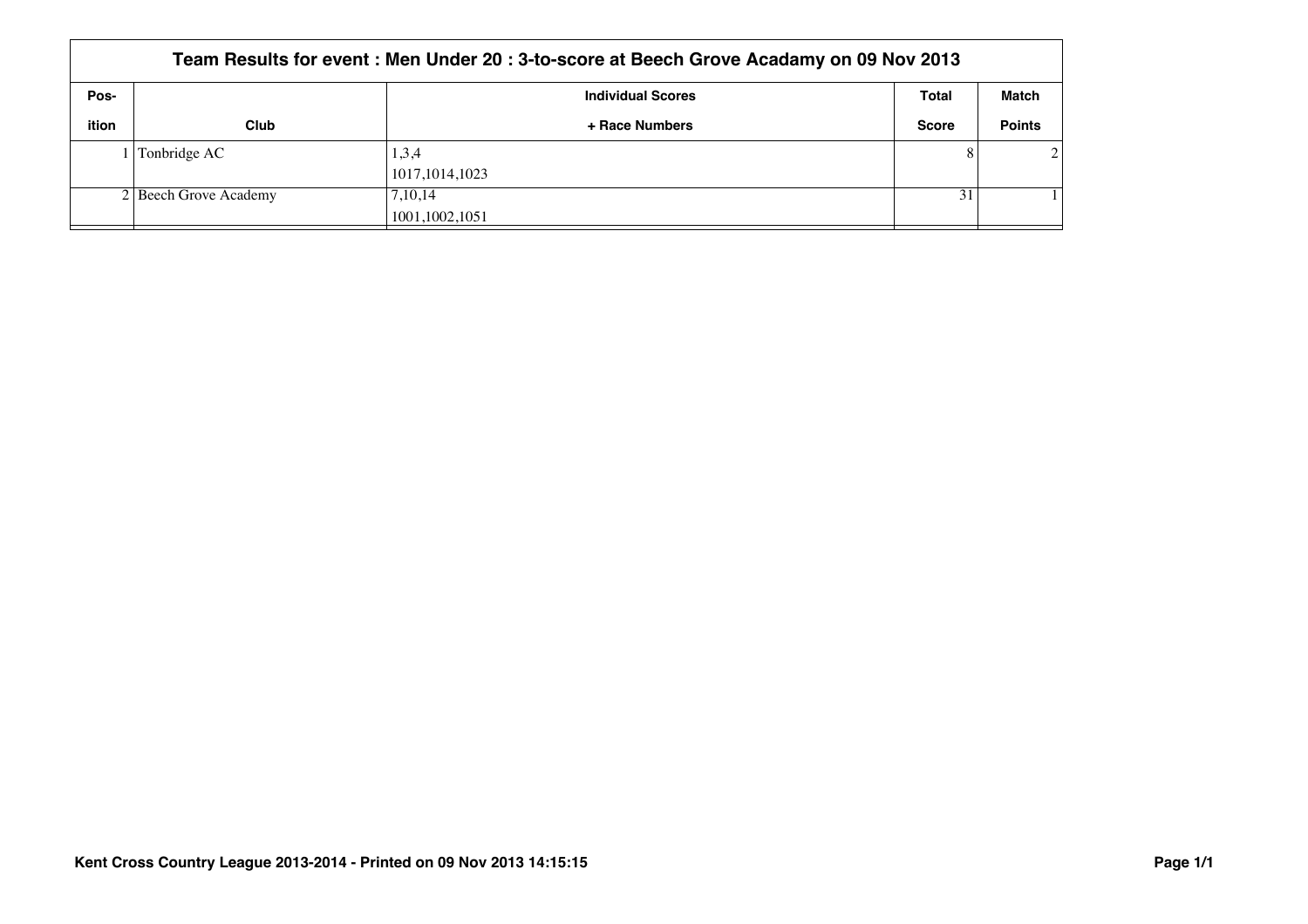|                | Team Results for event: Senior Women: 3-to-score at Beech Grove Acadamy on 09 Nov 2013 |                            |              |                 |
|----------------|----------------------------------------------------------------------------------------|----------------------------|--------------|-----------------|
| Pos-           |                                                                                        | <b>Individual Scores</b>   | <b>Total</b> | <b>Match</b>    |
| <b>ition</b>   | Club                                                                                   | + Race Numbers             | <b>Score</b> | <b>Points</b>   |
|                | 1 Medway & Maidstone AC                                                                | 7,8,9<br>5013,5010,5014    | 24           | 11              |
|                | 2 Invicta East Kent AC                                                                 | 1,6,24<br>6013,6012,5160   | 31           | $\overline{10}$ |
|                | 3 Blackheath & Bromley Harriers AC                                                     | 10,14,18<br>5133,5138,5132 | 42           | $\overline{9}$  |
|                | 4 Folkestone RC                                                                        | 5,21,22<br>5088,5089,5086  | 48           | $\overline{8}$  |
| 5 <sup>1</sup> | Tunbridge Wells Harriers                                                               | 3,25,26<br>5106,5107,5103  | 54           | $\tau$          |
|                | 6 Kent AC                                                                              | 15,16,33<br>5063,5068,5214 | 64           | 6               |
|                | 7 Dartford Harriers AC                                                                 | 13,31,38<br>6007,5019,5023 | 82           | $\overline{5}$  |
|                | 8 Tonbridge AC                                                                         | 2,39,48<br>6010,5129,5028  | 89           | $\overline{4}$  |
|                | 9 Greenwich Tritons Triathlon Club                                                     | 12,27,60<br>5046,5053,5051 | 99           | $\overline{3}$  |
|                | 10 Cambridge Harriers AC                                                               | 45,64,66<br>5079,5082,5209 | 175          | $\overline{2}$  |
|                | 11 Bexley AC                                                                           | 51,72,80<br>5001,5007,5212 | 203          | $\mathbf{1}$    |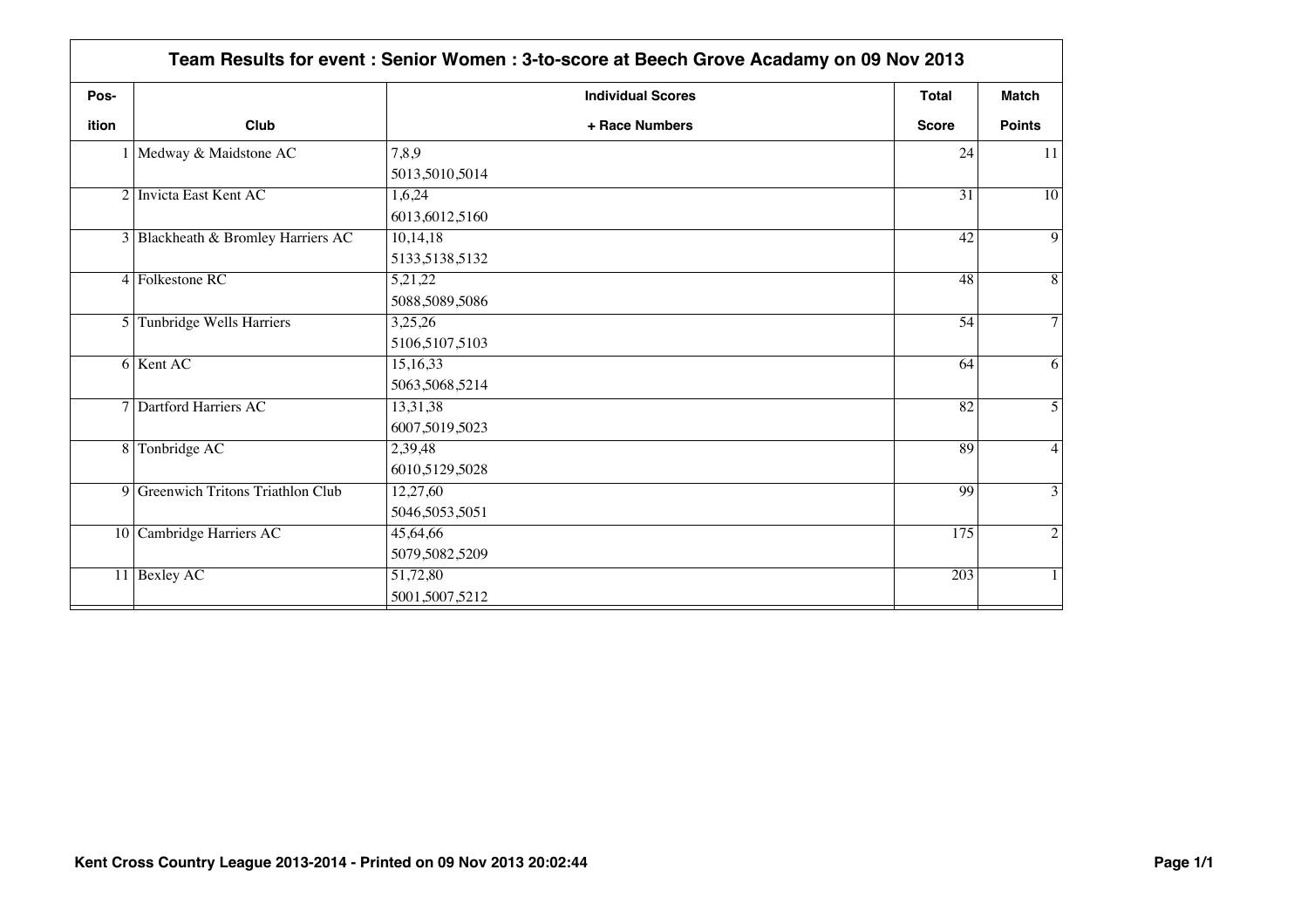|       | Team Results for event : Senior Women : 6-to-score at Beech Grove Acadamy on 09 Nov 2013 |                               |              |                |
|-------|------------------------------------------------------------------------------------------|-------------------------------|--------------|----------------|
| Pos-  |                                                                                          | <b>Individual Scores</b>      | Total        | <b>Match</b>   |
| ition | Club                                                                                     | + Race Numbers                | <b>Score</b> | <b>Points</b>  |
|       | Medway & Maidstone AC                                                                    | 7,8,9,11,17,29                | 81           | 8              |
|       |                                                                                          | 5013,5010,5014,6004,5015,5016 |              |                |
|       | $2$ Blackheath & Bromley Harriers AC                                                     | 10, 14, 18, 23, 28, 56        | 149          | $\tau$         |
|       |                                                                                          | 5133,5138,5132,5131,5146,5149 |              |                |
| 3 I   | Tunbridge Wells Harriers                                                                 | 3,25,26,36,41,42              | 173          | 6              |
|       |                                                                                          | 5106,5107,5103,5104,5098,5110 |              |                |
|       | $4$ Folkestone RC                                                                        | 5,21,22,34,46,53              | 181          | 5              |
|       |                                                                                          | 5088,5089,5086,5213,5084,5092 |              |                |
|       | 5 Kent AC                                                                                | 15, 16, 33, 35, 50, 52        | 201          | $\overline{4}$ |
|       |                                                                                          | 5063,5068,5214,5056,5062,5055 |              |                |
|       | 6 Dartford Harriers AC                                                                   | 13, 31, 38, 49, 55, 62        | 248          | 3              |
|       |                                                                                          | 6007,5019,5023,5020,5022,5025 |              |                |
|       | 7 Cambridge Harriers AC                                                                  | 45, 64, 66, 70, 73, 75        | 393          | $\overline{2}$ |
|       |                                                                                          | 5079,5082,5209,5070,5078,5075 |              |                |
|       | 8 Bexley AC                                                                              | 51,72,80,82,84,85             | 454          |                |
|       |                                                                                          | 5001,5007,5212,5211,5171,5184 |              |                |